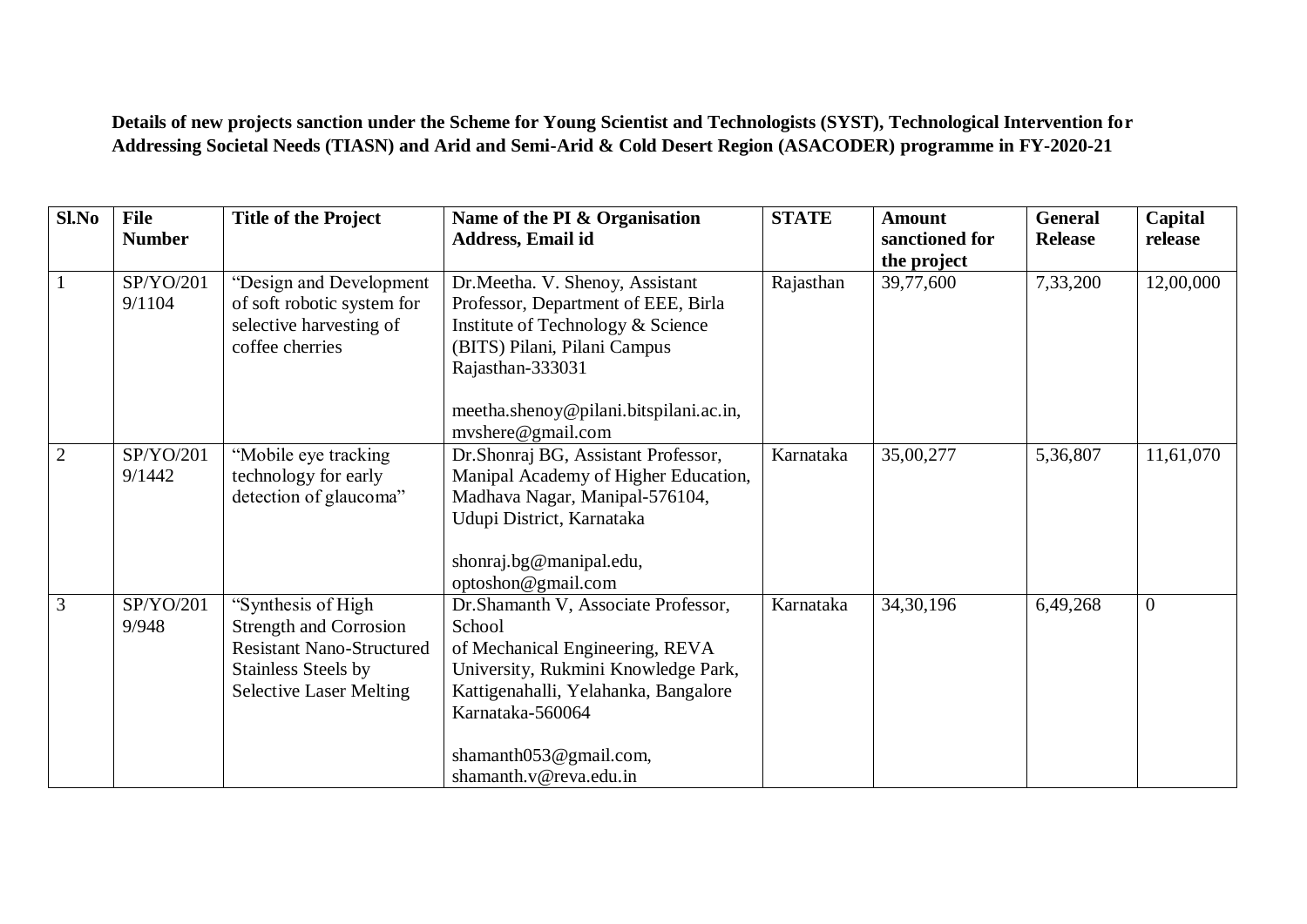| $\overline{4}$ | SP/YO/201<br>9/1441 | Design and Development<br>of Hybrid Delivery System<br>for indigenously<br>developed Green Cutting<br>Fluid                                                                       | Mr. Rahul Katna, Principal Investigator<br>(DST Project), Delhi Institute of Tool<br>Engineering, Maa Anandmayee Marg,<br>Okhla Industrial Area, Phase-II, New<br>Delhi - 110020<br>katnarahul@gmail.com                                                           | Delhi                | 34,40,448 | 9,09,316  | $\Omega$       |
|----------------|---------------------|-----------------------------------------------------------------------------------------------------------------------------------------------------------------------------------|--------------------------------------------------------------------------------------------------------------------------------------------------------------------------------------------------------------------------------------------------------------------|----------------------|-----------|-----------|----------------|
| 5              | SP/YO/201<br>9/989  | <b>Smart Sensor Network</b><br>Platform for Irrigation<br>Scheduling in Saffron and<br>Rice in Kashmir, India                                                                     | Dr.Eajaz Ahmad Dar, Scientist,<br>Department of Agronomy, Sher E<br>Kashmir University of Agricultural<br>Sciences and Technology (SKUAST),<br>Srinagar, Shalimar-190025, Srinagar,<br>Jammu & Kashmir<br>darajaz9@gmail.com<br>eajazagron@skuastkashmir.ac.in     | Jammu and<br>Kashmir | 43,49,711 | 10,02,260 | $\overline{0}$ |
| 6              | SP/YO/201<br>9/1598 | Artificial Intelligence<br>based vision for grasp<br>classification in prosthetic<br>hands                                                                                        | Mr. Srikanth Vasamsetti, Senior<br>Scientist, CSIR-Central Scientific<br>Instruments Organisation (CSIO),<br>Sector-30, Chandigarh-160030<br>srikanth.vasamsetti@csio.res.in                                                                                       | Chandigarh           | 29,52,288 | 5,95,936  | $\overline{0}$ |
| $\overline{7}$ | SP/YO/201<br>9/1432 | "Rationally Designed<br><b>Flexible Three</b><br>Dimensional<br>Interconnected<br>Piezoelectric Composites<br>Foam for Highly Efficient<br><b>Mechanical Energy</b><br>Harvesting | Dr. R. Ananthakumar, Jr. Scientist,<br>School of Advanced Research in<br>Polymers: LARPM, Central Institute of<br>Plastic Engineering & Technology,<br>B/25, CNI Complex, Patia,<br>Bhubaneswar-751024, Odisha<br>ananth.cipet@gmail.com,<br>ananthsharp@gmail.com | Odisha               | 29,70,260 | 5,49,282  | $\overline{0}$ |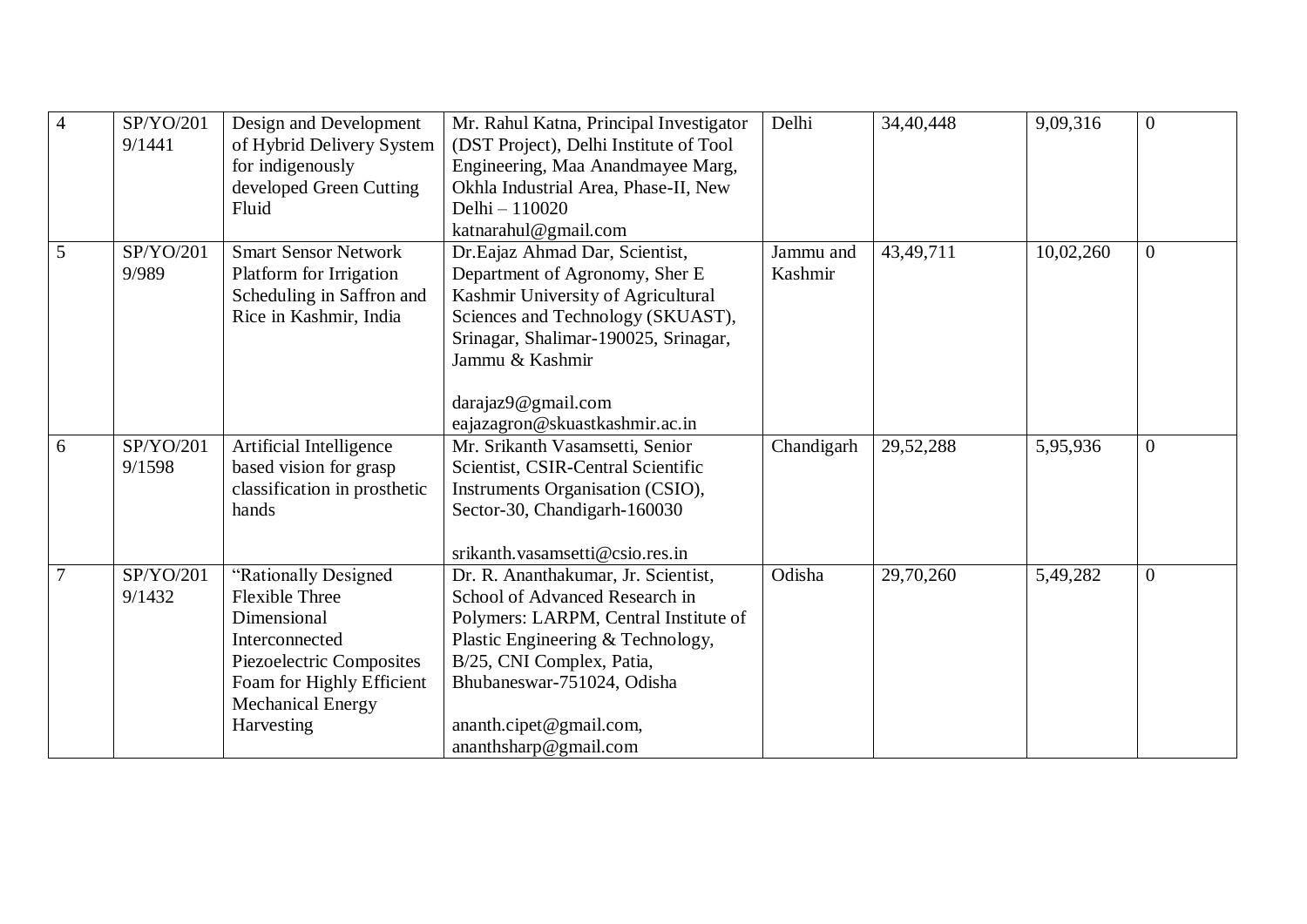| $\overline{8}$ | SP/YO/201 | "Design and development           | Dr. Bikram Jyoti, Scientist, ICAR -     | Madhya     | 36,18,260   | 8,28,282   | $\overline{0}$ |
|----------------|-----------|-----------------------------------|-----------------------------------------|------------|-------------|------------|----------------|
|                | 9/879     | of induction based air            | Central Institute of Agricultural       | Pradesh    |             |            |                |
|                |           | assisted electrostatic            | Engineering, Nabibagh, Berasia Road,    |            |             |            |                |
|                |           | sprayer                           | Bhopal-462038, Madhya Pradesh           |            |             |            |                |
|                |           |                                   |                                         |            |             |            |                |
|                |           |                                   | bikramsantwana@gmail.com                |            |             |            |                |
| 9              | SP/YO/201 | <b>Ultrafine Grain refinement</b> | Dr.A. S. S. Balan, Assistant Professor, | Karnataka  | 16,09,200   | 5,54,800   | $\overline{0}$ |
|                | 9/1287    | through Low Plasticity            | Department of Mechanical Engineering,   |            |             |            |                |
|                |           | Burnishing on WAAM                | National Institute of Technology (NIT)  |            |             |            |                |
|                |           | <b>Mgalloy for Aerospace</b>      | Karnataka, NH 66, Srinivas Nagar,       |            |             |            |                |
|                |           | and Automotive                    | Surathkal, 575025, Karnataka            |            |             |            |                |
|                |           | Applications                      |                                         |            |             |            |                |
|                |           |                                   | balan.sheytra@vit.ac.in                 |            |             |            |                |
| 10             | SP/YO/201 | Adoption of artificial            | Mr. Amit Verma, Assistant Professor,    | Punjab     | 32,03,464   | 5, 13, 112 | $\overline{0}$ |
|                | 9/1157    | intelligence for the              | Chandigarh University, Gharuan,         |            |             |            |                |
|                |           | management of potato              | Mohali-140413, Punjab                   |            |             |            |                |
|                |           | diseases in Punjab                |                                         |            |             |            |                |
|                |           |                                   | toamitverma@yahoo.com,                  |            |             |            |                |
|                |           |                                   | amityerma.bcet@gmail.com                |            |             |            |                |
| 11             | SP/YO/201 | "Technology for 3D                | y Dr. K.P. Bhuvana, Sr. Technical       | Tamil Nadu | 30,91,392   | 7,38,064   | $\overline{0}$ |
|                | 9/1211    | printing of bifunctional          | Officer, Central Institute of Plastics  |            |             |            |                |
|                |           | biomimetic bone scaffolds         | Engineering & Technology (CIPET)        |            |             |            |                |
|                |           | for tumour therapy and            | T.V.K. Industrial estate, Guindy,       |            |             |            |                |
|                |           | bone regeneration                 | Chennai - 600 032, Tamil Nadu           |            |             |            |                |
|                |           |                                   |                                         |            |             |            |                |
|                |           |                                   | kpusha27@gmail.com,                     |            |             |            |                |
|                |           |                                   | kpbhuvana27@gmail.com                   |            |             |            |                |
| 12             | SP/YO/201 | <b>Energy Aware Smart</b>         | Dr. J. Angela JennifaSujana, Associate  | Tamil Nadu | 25, 25, 188 | 3,91,363   | 7,66,625       |
|                | 9/1304    | <b>Street Lamp Design for</b>     | Professor, Mepco Schlenk Engineering    |            |             |            |                |
|                |           | <b>Autonomous Maintenance</b>     | College, Mepco Engineering College      |            |             |            |                |
|                |           | using AI and Fog                  | (PO)- - 626 005, Amathur,               |            |             |            |                |
|                |           | Computing                         | Virudhunagar, Sivakasi, Tamil Nadu      |            |             |            |                |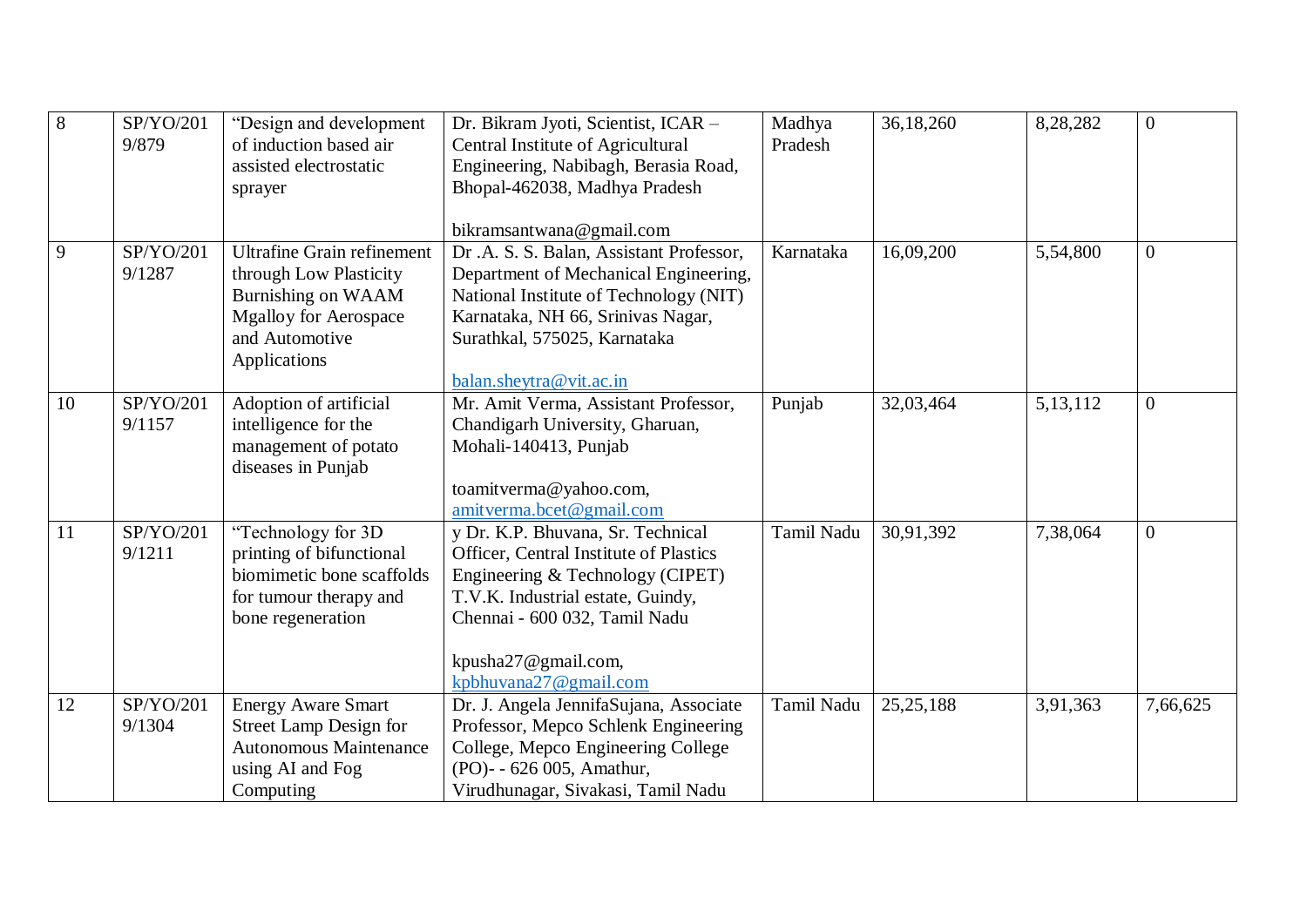|    |                     |                                                                                                                                                   | ang jenefa@mepcoeng.ac.in<br>ang_jenefa@yahoo.co.in                                                                                                                                                                                 |                   |           |           |                |
|----|---------------------|---------------------------------------------------------------------------------------------------------------------------------------------------|-------------------------------------------------------------------------------------------------------------------------------------------------------------------------------------------------------------------------------------|-------------------|-----------|-----------|----------------|
| 13 | SP/YO/201<br>9/1542 | "IoT based Intelligent<br><b>Integrated Cyber Physical</b><br><b>Sensor Framework for</b><br><b>Building Fire Disaster</b><br>Management (IC-FDM) | Prof. Saikat Kumar Shome, Senior<br>Scientist, CSIR Central Mechanical<br><b>Engineering Research Institute</b><br>(CMERI), M G Avenue, Durgapur-<br>713209, West Bengal<br>saikatkshome@cmeri.res.in<br>saikatkumarshome@gmail.com | West<br>Bengal    | 43,95,860 | 10,05,882 | 6,20,000       |
| 14 | SP/YO/201<br>9/1046 | Designing and Fabrication<br>of micro fluidic PDMS-<br>Paper chip for early<br>detection of neonatal<br>sepsis"                                   | Dr. Rajesh P S, Assistant Professor,<br>Yenepoya Research centre,<br>YENEPOYA UNIVERSITY,<br>Mangalore-575018, Karnataka<br>rpshastry@gmail.com                                                                                     | Karnataka         | 28,47,900 | 8,30,700  | $\overline{0}$ |
| 15 | SP/YO/201<br>9/868  | "Development and<br>evaluation of novel point<br>of care non-invasive<br>diagnostic method for<br>leptospirosis                                   | Dr. Sujit Kumar Behera, Assistant<br>Professor, Department of Epidemiology<br>and Public Health, Central University of<br>Tamil Nadu, Thiruvarur- 610 005,<br>Tamil Nadu<br>sujitkumar@cutn.ac.in<br>sujitbehra@gmail.com           | Tamil Nadu        | 21,16,530 | 4,77,180  | 13,59,750      |
| 16 | SP/YO/201<br>9/1360 | An integrated technology<br>for treatment of micro<br>plastics and plastic derived<br>compounds from<br>municipal landfill leachate               | Dr. Ramani Kandasamy, Associate<br>Professor, Department of<br>Biotechnology, School of<br>Bioengineering, SRM Institute of<br>Science and Technology, SRM<br>University, Kattankulathur-603 203,                                   | <b>Tamil Nadu</b> | 40,14,296 | 7,80,768  | 11,67,000      |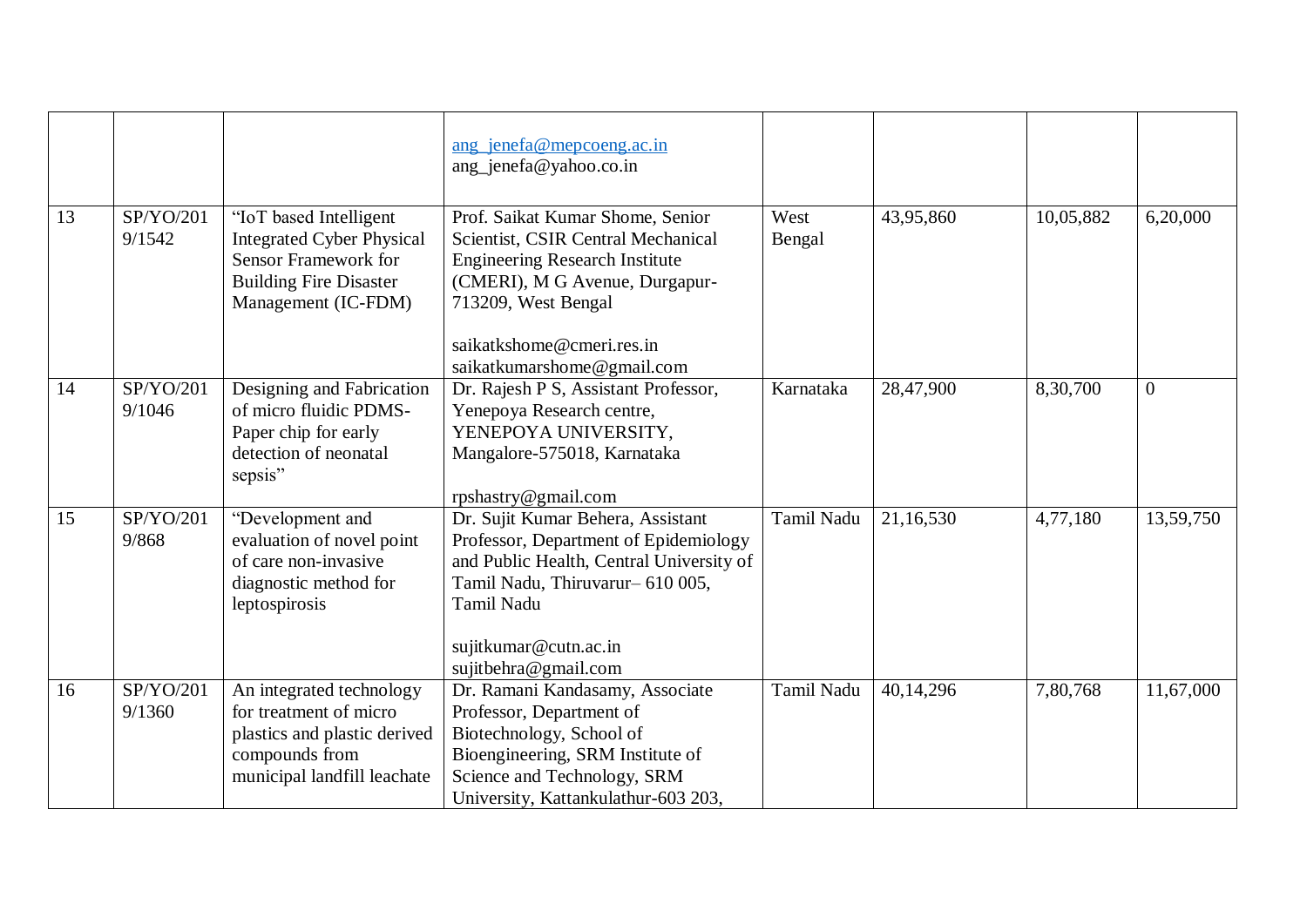|    |                     |                                                                                                                       | Kanchipuram district, Tamil Nadu                                                                                                                                                                                                  |                     |               |          |           |
|----|---------------------|-----------------------------------------------------------------------------------------------------------------------|-----------------------------------------------------------------------------------------------------------------------------------------------------------------------------------------------------------------------------------|---------------------|---------------|----------|-----------|
|    |                     |                                                                                                                       | ramani.k@ktr.srmuniv.ac.in<br>microramana@yahoo.co.in                                                                                                                                                                             |                     |               |          |           |
| 17 | SP/YO/201<br>9/951  | Value Addition for<br><b>Nutrient Bioactive</b><br>Compounds by Layer<br>Deposition Using 3D Bio-<br>printing         | Dr.Hemananthan Eswaran, Anna<br>University, Regional Campus,<br>Coimbatore, Tamil Nadu- 641046<br>drhemananthan@gmail.com,<br>ehemananthan@gmail.com                                                                              | Tamil Nadu          | 24,27,260/    | 6,07,900 | 3,85,400  |
| 18 | SP/YO/201<br>9/1577 | Design and testing of<br>robust, high efficient, low<br>polluting LPG porous<br>burners for household<br>applications | Dr. Parthasarathy P, Assistant<br>Professor, Department of Mechanical<br>Engineering, National Institute of<br>Technology (NIT) Karnataka, NH 66,<br>Srinivas Nagar, Surathkal,<br>575025, Karnataka<br>parthasarathy@nitk.edu.in | Karnataka           | 29,34,360     | 9,89,360 | 15,47,000 |
| 19 | SP/YO/201<br>9/1578 | "Detection of Food<br>Adulteration using IR<br>Detector                                                               | Dr. D. Selvakumar, Associate Professor,<br>Department of Electronics and<br>Communication Engineering, Sri<br>Krishna College of Engineering and<br>Technology, Coimbatore - 641008,<br>Tamil Nadu<br>sivaselva.ec@gmail.com      | Tamil Nadu          | Rs. 36,72,924 | 8,31,510 | 18,25,982 |
| 20 | SP/YO/201<br>9/1261 | "Developing bioplastic<br>blends for food packaging<br>using<br>polyhydroxyalkanoate and<br>violacein from Himalayan  | Dr. Vijay Kumar, CSIR-Institute of<br>Himalayan Bioresource Technology<br>(IHBT), NH-154, Holta, Palampur<br>176061, Himachal Pradesh                                                                                             | Himachal<br>Pradesh | 39,94,272     | 8,62,224 | 1,60,000  |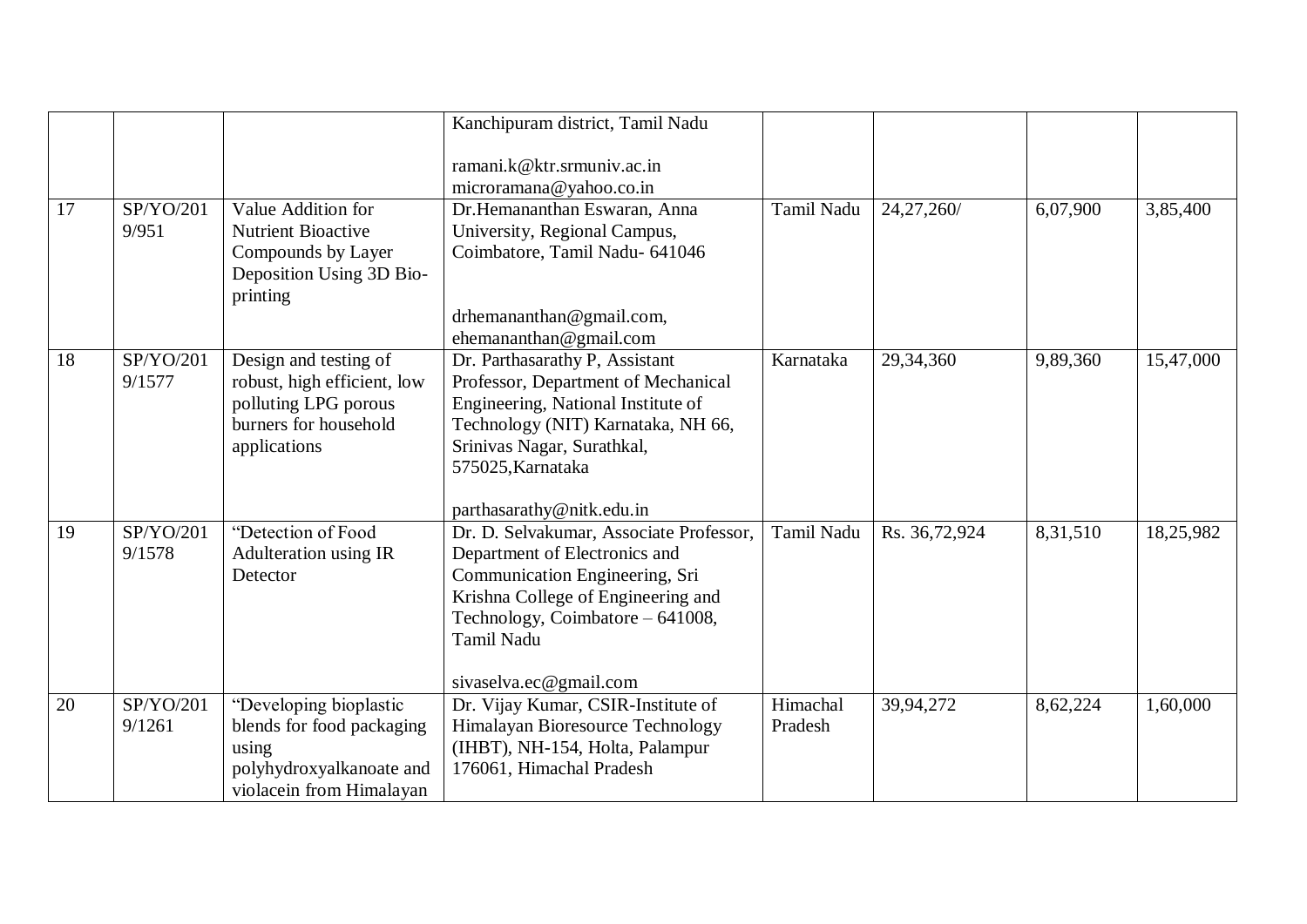|    |           | bacterium Iodobactersp      | vijay.hpu@gmail.com,                    |             |             |           |           |
|----|-----------|-----------------------------|-----------------------------------------|-------------|-------------|-----------|-----------|
|    |           |                             | vijaythakur.bio@gmail.com               |             |             |           |           |
| 21 | SP/YO/201 | Development and             | Dr.Dinesha, B. L, Centre for            | Karnataka   | 43, 16, 778 | 10,80,913 | 8,98,617  |
|    | 9/1583    | evaluation of               | Nanotechnology, Dept. of Processing     |             |             |           |           |
|    |           | nanoadsorbent filter        | and Food Engineering. College of        |             |             |           |           |
|    |           | system for dairy plant      | Agricultural Engineering, University of |             |             |           |           |
|    |           | effluent treatment          | Agricultural Sciences, Raichur-584 104, |             |             |           |           |
|    |           |                             | Karnataka                               |             |             |           |           |
|    |           |                             | dinirbdgtc@gmail.com                    |             |             |           |           |
| 22 | SP/YO/201 |                             |                                         |             | 48,44,880   |           |           |
|    |           | "Hybrid calix[4] arene      | Dr.PinkeshkumarGopalbhaiSutariya,       | Gujarat     |             | 6,88,960  | 25,00,000 |
|    | 9/1071    | fluorescence paper based    | Assistant Professor, Department of      |             |             |           |           |
|    |           | device for recognitions     | Chemistry, Bhavan's Shri I.L.Pandya     |             |             |           |           |
|    |           | and determination of        | Arts Science and Smt. J.M.Shah          |             |             |           |           |
|    |           | pesticides                  | Commerce College, Dakor, Kheda          |             |             |           |           |
|    |           |                             | Distt, Dakor-388225, Gujarat,           |             |             |           |           |
|    |           |                             |                                         |             |             |           |           |
|    |           |                             | pinkeshsutariya@gmail.com               |             |             |           |           |
| 23 | SP/YO/201 | Synthesis,                  | Dr. Yashpal Singh, Department of        | Uttarakhand | 44,03,916   | 9,44,568  | 5,39,300  |
|    | 9/1385    | Characterization and        | Veterinary Physiology and               |             |             |           |           |
|    |           | testing of immune-          | Biochemistry, G B Pant University of    |             |             |           |           |
|    |           | potential of nano-particles | Agriculture Technology, B-252 Avas      |             |             |           |           |
|    |           | adjuvanted oral vaccine of  | Vikas Colony, Kichha, Udham Singh       |             |             |           |           |
|    |           | Salmonella Typhimurium      | Nagar, Pantnagar-263148, Uttarakhand,   |             |             |           |           |
|    |           | in poultry                  |                                         |             |             |           |           |
|    |           |                             | yashsingh034@gmail.com                  |             |             |           |           |
| 24 | SP/YO/201 | "Engineering Intervention   | Dr. Gopika Talwar, Department of Dairy  | Punjab      | 35,91,259   | 4,87,882  | 9,25,000  |
|    | 9/1439    | for Mechanization of        | Engineering, Guru Angad Dev             |             |             |           |           |
|    |           | Mozzarella Cheese           | Veterinary and Animal Sciences          |             |             |           |           |
|    |           | Manufacture at Cottage      | Univsersity, Ferozpur Road, Ludhiana -  |             |             |           |           |
|    |           | Scale"                      | 141012, Punjab                          |             |             |           |           |
|    |           |                             |                                         |             |             |           |           |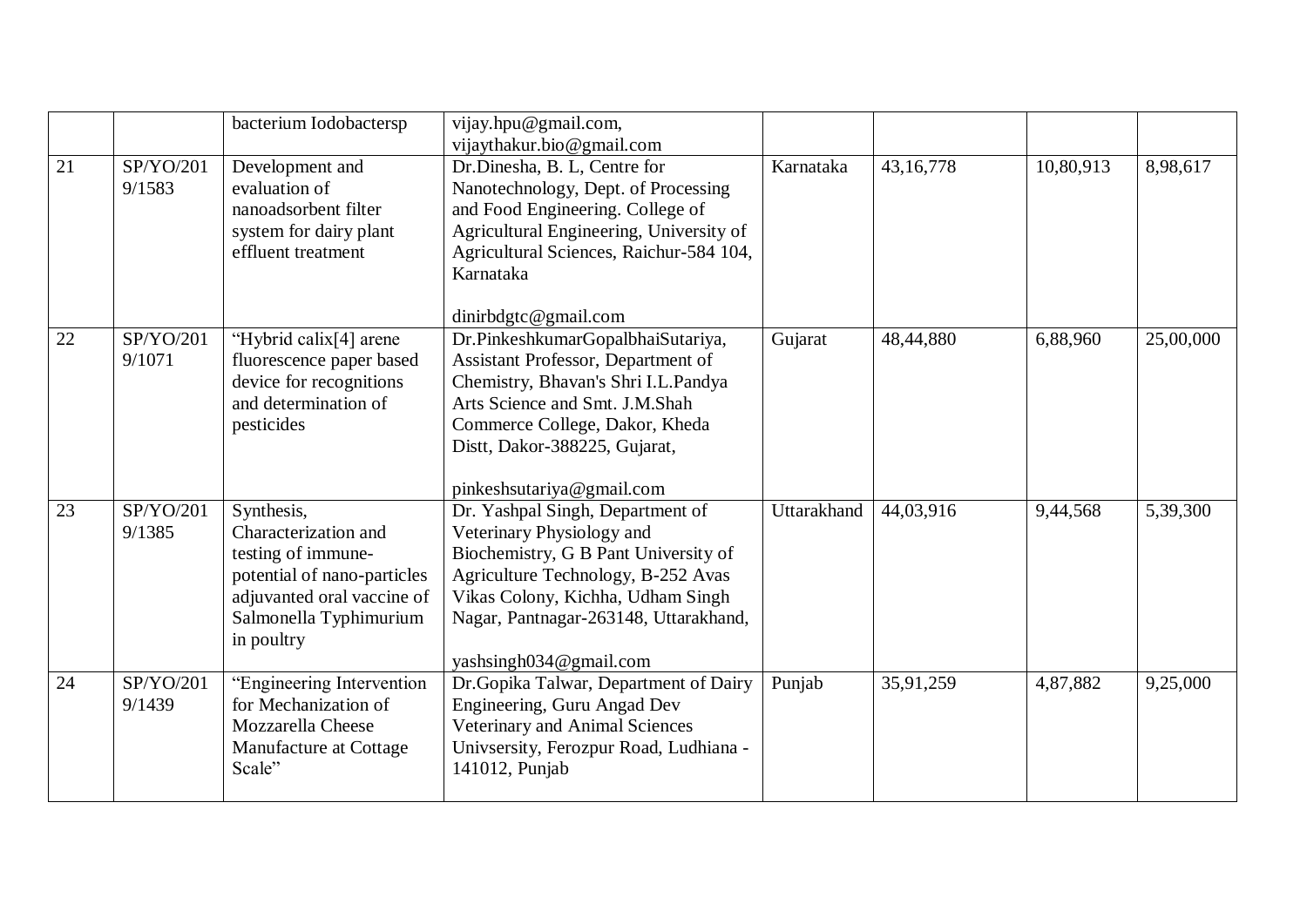|                 |                     |                                                                                                           | engg gopika@yahoo.co.in<br>talwargopika@gmail.com                                                                                                                                                       |                  |             |            |           |
|-----------------|---------------------|-----------------------------------------------------------------------------------------------------------|---------------------------------------------------------------------------------------------------------------------------------------------------------------------------------------------------------|------------------|-------------|------------|-----------|
| $\overline{25}$ | SP/YO/201<br>9/1168 | Design and Development<br>of a knee joint assistive<br>apparatus for elderly and<br>obese persons         | Dr.C.Mythili, Assistant Professor,<br>Department of Electrical and<br>Electronics Engineering, University<br>College of Engineering, Konam,<br>Nagercoil-629004, Tamil Nadu<br>mythiliselva@yahoo.co.in | Tamil Nadu       | 33, 13, 516 | 5,03,537   | 9,68,950  |
| 26              | SP/YO/201<br>9/1240 | Recycling of Machining<br>and Packing Waste via an<br><b>Innovative Additive</b><br>Manufacturing process | Mr. Malkeet Singh, Indian Institute of<br>Technology Ropar, Nangal Road,<br>Hussainpur, Rupnagar-140001, Punjab<br>malkeet.singh@iitrpr.ac.in<br>malkeet.singh222@gmail.com                             | Punjab           | 38,07,216   | 5, 14, 272 | 10,00,000 |
| 27              | SP/YO/201<br>9/1165 | Sustainable production of<br>insect proteins with new<br>technologies for protein-<br>energy malnutrition | Dr.Divya, Assistant Professor,<br>Chandigarh University, Sahibzada Ajit<br>Singh Nagar, NH 95, Chandigarh-<br>Ludhiana Highway, Mohali, Punjab<br>140413<br>singh.genetics@gmail.com                    | Punjab           | 36,90,016   | 7,48,912   | 10,00,000 |
| 28              | SP/YO/201<br>9/836  | "Development of<br>nutraceutical supplement<br>for diarrheal conditions                                   | Mr. Satyendra Pratap Singh,<br>Pharmacognosy Division, CSIR-<br><b>National Botanical Research Institute</b><br>(NBRI), Rana Pratap Marg, Lucknow,<br>226001<br>sat.mcb019@gmail.com                    | Uttar<br>Pradesh | 23, 25, 888 | 6,04,544   | 5,00,000  |
| 29              | SP/YO/201<br>9/1502 | Defluoridation of Water<br><b>Using Low Cost Domestic</b><br>Clay Filters by Involving                    | Dr. Laxmi Parwani, Department of<br>Bioscience and Biotechnology,<br>BanasthaliVidhyapith, P.O. Banasthali,                                                                                             | Rajasthan        | 31,42,117   | 5,15,991   | 4,99,350  |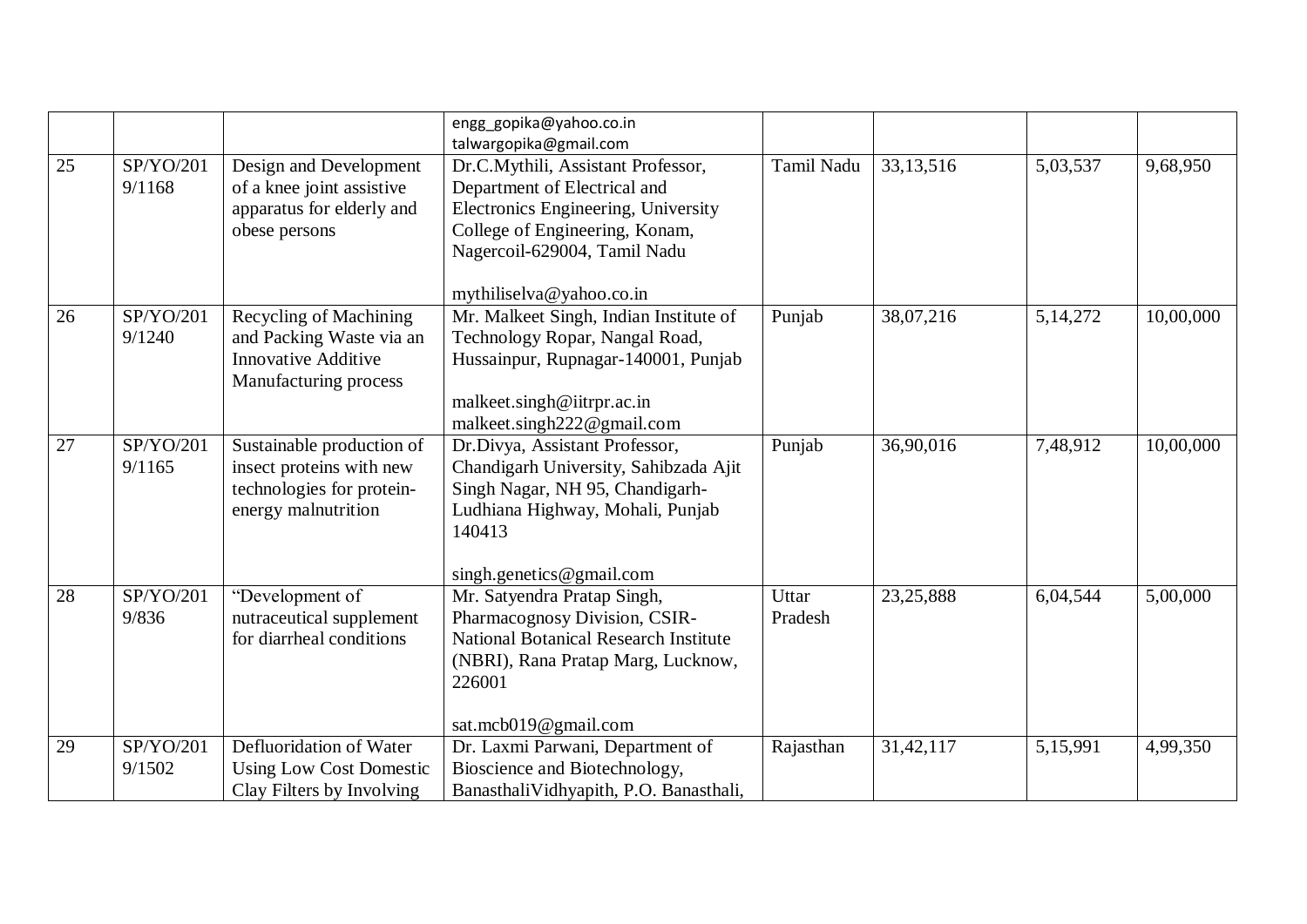|                 |                     | Potter Community of<br>Rural Rajasthan                                                                                                                                                       | District Tonk, Rajasthan-304022,                                                                                                                                                                                                                                           |             |           |          |           |
|-----------------|---------------------|----------------------------------------------------------------------------------------------------------------------------------------------------------------------------------------------|----------------------------------------------------------------------------------------------------------------------------------------------------------------------------------------------------------------------------------------------------------------------------|-------------|-----------|----------|-----------|
| 30              | SP/YO/201<br>9/882  | "Development of a<br>foldable smart live fish<br>transportation system for<br>distant trade of table fish"                                                                                   | laxmi_parwani@rediffmail.com<br>Dr. AseefhaliBankapur, Associate<br>Professor, Department of Atomic &<br>Molecular Physics, Manipal Academy<br>of Higher Education, Madhav Nagar,<br>Near Tiger Circle, Manipal, Udupi-<br>576104, Karnataka,<br>asif.bankapur@manipal.edu | Karnataka   | 39,16,586 | 1,02,000 | 34,06,533 |
| $\overline{31}$ | SP/YO/201<br>9/826  | "Sarathi - An IoT based<br>complete heath assistant<br>for the Mother and the<br>child"                                                                                                      | Ms. Nupur<br>Choudhury, Assistant Professor,<br>Department of Computer Science &<br>Engineering,<br>School of Technology, Assam Don<br>Bosco University, Azara, Guwahati-781<br>017,<br>Assam<br>nupur.choudhury@dbunivers<br>ity.ac.in, nupurnewton@gmail.com             | Assam       | 40,25,516 | 7,18,412 | 12,45,000 |
| 32              | SP/YO/201<br>9/1056 | "Development of<br>seaweedbased<br>nutraceutical formulation<br>as dietary supplements:<br>phytosterol and fucoidan<br>as anti-diabetic and<br>antichlolestrolemic) as<br>active ingredients | Dr. G Seghal Kiran, Assistant Professor,<br>Department of Food Science and<br>Technology, Pondicherry University,<br>Puducherry 605014, Tamil Nadu<br>seghalkiran@gmail.com                                                                                                | Tamil Nadu  | 45,99,915 | 6,05,309 | 14,98,600 |
| 33              | SP/YO/201           | Neuroprotective                                                                                                                                                                              | Dr. Sharada L Deore, Associate                                                                                                                                                                                                                                             | Maharashtra | 33,77,280 | 5,60,880 | 10,62,000 |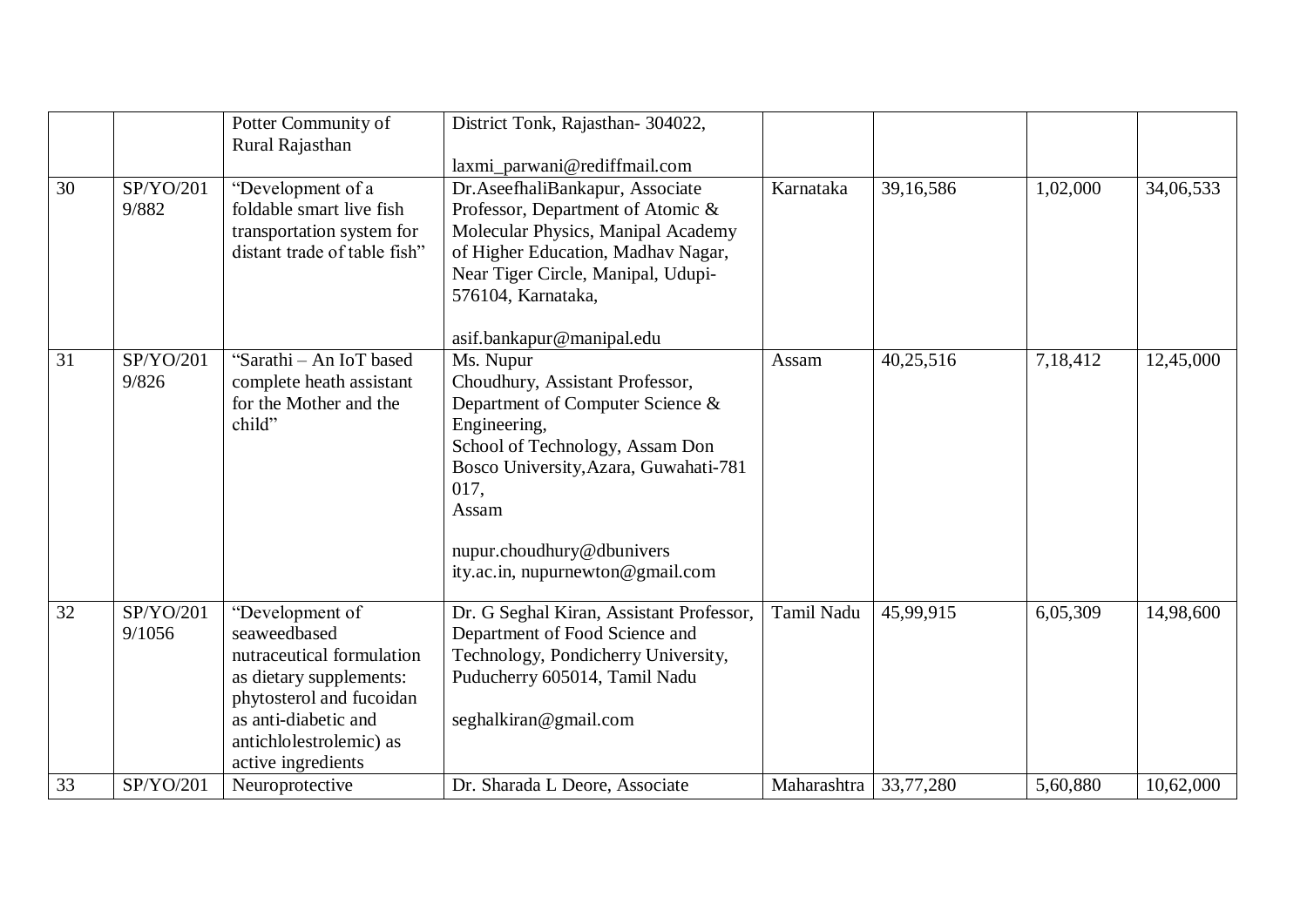|    | 9/790                          | Phytoceutical NEURO-          | Professor, Govt. College of Pharmacy,    |                   |           |           |           |
|----|--------------------------------|-------------------------------|------------------------------------------|-------------------|-----------|-----------|-----------|
|    |                                | <b>STRIPS</b> for Alzheimer's | Kathora Naka, Amravati444604,            |                   |           |           |           |
|    |                                | disease                       | Maharashtra                              |                   |           |           |           |
|    |                                |                               |                                          |                   |           |           |           |
|    |                                |                               | sharudeore_2@yahoo.com                   |                   |           |           |           |
| 34 | SP/YO/201                      | "Non-chemical                 | Dr. Guru P. N., Scientist (Agril.        | Punjab            | 48,58,499 | 13,75,671 | 10,56,370 |
|    | 9/1019                         | management of stored-         | Entomology), Division of Food Grains     |                   |           |           |           |
|    |                                | grain moths using flexible    | and Oilseeds Processing, ICAR-Central    |                   |           |           |           |
|    |                                | light-trap"                   | Institute of Post-Harvest Engineering &  |                   |           |           |           |
|    |                                |                               | Technology (CIPHET), Ludhiana-           |                   |           |           |           |
|    |                                |                               | 141004, Punjab                           |                   |           |           |           |
|    |                                |                               |                                          |                   |           |           |           |
|    |                                |                               | gurupn5016@gmail.com                     |                   |           |           |           |
| 35 | SP/YO/201                      | $NanoBeelure - A novel$       | Dr. M Praghadeesh, Department of         | <b>Tamil Nadu</b> | 46,76,140 | 8,41,629  | 1,94,759  |
|    | 9/1301                         | nano based honeybee lure      | Nano Science & Technology, Tamil         |                   |           |           |           |
|    |                                | dispense mechanism to         | Nadu Agricultural University, Lawley     |                   |           |           |           |
|    |                                | increase pollination in       | Road, Coimbatore-641003, Tamil Nadu      |                   |           |           |           |
|    |                                | vegetable crops               |                                          |                   |           |           |           |
|    |                                |                               | praghadeesh.m@gmail.com                  |                   |           |           |           |
| 36 | SP/YO/201                      | "Mapping and quantifying      | Sh. GowharMeraj, Department of           | Jammu and         | 31,27,032 | 8,17,344  | 6,25,000  |
|    | 9/1362                         | ecosystem service             | Ecology, Environment and Remote          | Kashmir           |           |           |           |
|    |                                | provisioning in Kashmir,      | Sensing, Government of Jammu and         |                   |           |           |           |
|    |                                | India under changing          | Kashmir, SDA Colony Bemina,              |                   |           |           |           |
|    |                                | climate                       | Srinagar190018, Jammu & Kashmir          |                   |           |           |           |
|    |                                |                               |                                          |                   |           |           |           |
|    |                                |                               | gowharmeraj@gmail.com                    |                   |           |           |           |
|    |                                |                               | gowharmeraj@mygyanvihar.com              |                   |           |           |           |
| 37 | $\overline{\text{SP}}$ /YO/201 | "Design and Development       | Sh. Venkatesh T, Scientist, CSIR-        | Kerala            | 38,22,162 | 7,26,761  | 11,35,999 |
|    | 9/1496                         | of an Eco-Friendly Post-      | National Institute for Interdisciplinary |                   |           |           |           |
|    |                                | Harvest Technology for        | Science & Technology (NIIST),            |                   |           |           |           |
|    |                                | Simultaneous Dehydration      | Industrial Estate, Paapanamcode,         |                   |           |           |           |
|    |                                | and Disinfection of Agro      | Thiruvananthapuram- 695019, Kerala       |                   |           |           |           |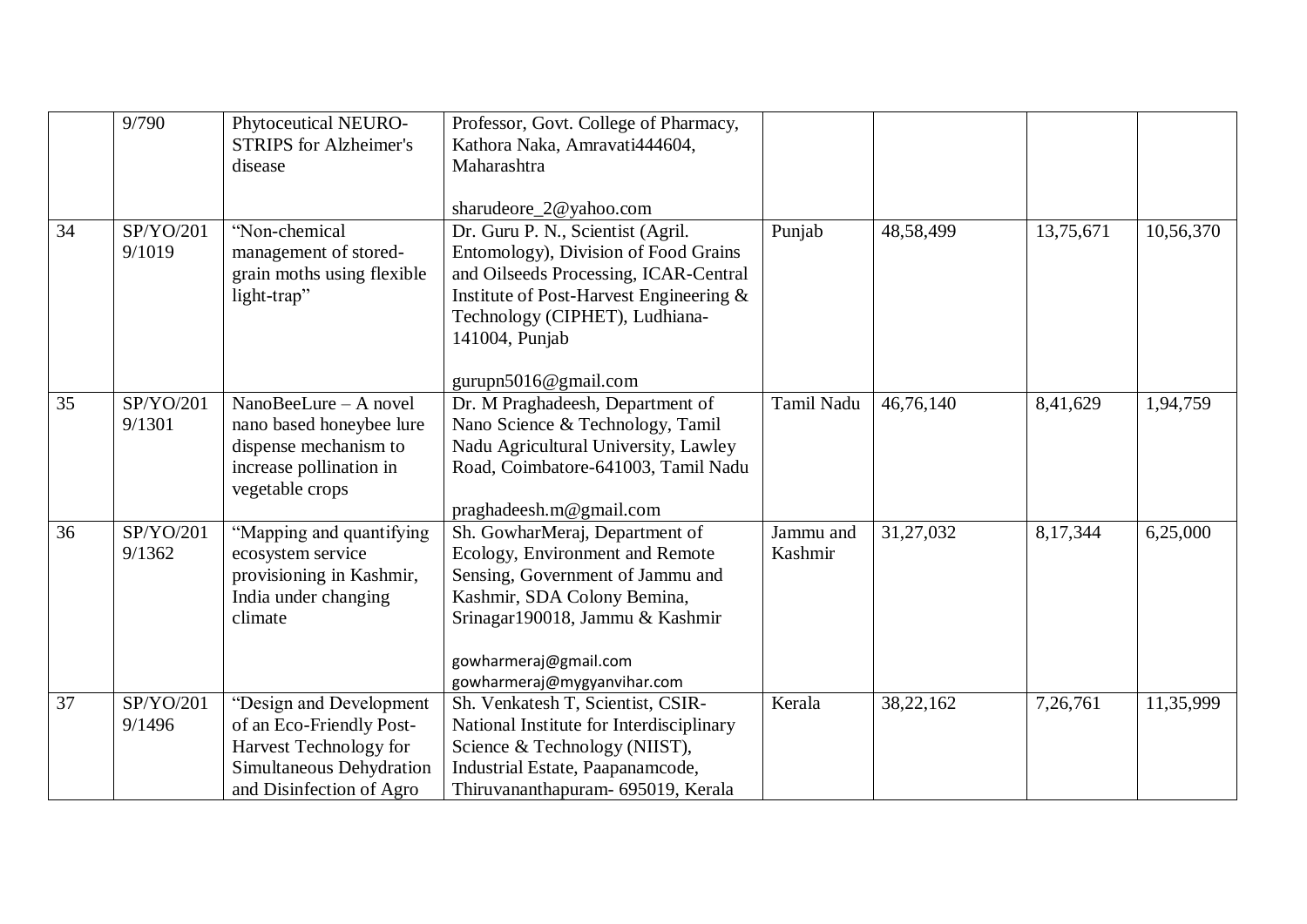|    |           | Crops                        |                                                |             |             |          |          |
|----|-----------|------------------------------|------------------------------------------------|-------------|-------------|----------|----------|
|    |           |                              | venkateshsowdhill@gmail.com                    |             |             |          |          |
| 38 | SP/YO/201 | In-situ diagnosis and        | Dr. P. Mooventhan, Scientist, ICAR-            | Chhattisgar | 41,11,690   | 7,83,021 | 7,50,000 |
|    | 9/1473    | digital cataloging of plant- | <b>National Institute of Biotic Stress</b>     | h           |             |          |          |
|    |           | pathogenic fungi through     | Management, Indian Council of                  |             |             |          |          |
|    |           | Foldscope Microscopy - A     | Agricultural Research, Baronda, Raipur,        |             |             |          |          |
|    |           | frugal science approach      | Chhattisgarh - 493 225                         |             |             |          |          |
|    |           |                              |                                                |             |             |          |          |
|    |           |                              | agriventhan@yahoo.co.in                        |             |             |          |          |
| 39 | SP/YO/201 | Development of a foldable    | Dr. Parvathy U, Scientist, ICAR-Central        | Kerala      | 48,77,886   | 9,45,802 | 2,50,000 |
|    | 9/1499    | smart live fish              | Institute of Fisheries Technology,             |             |             |          |          |
|    |           | transportation system for    | Willingdon Island, Matsyapuri P.O.,            |             |             |          |          |
|    |           | distant trade of table fish" | Kochi-682029, Kerala,                          |             |             |          |          |
|    |           |                              |                                                |             |             |          |          |
|    |           |                              | p.pillai2012@gmail.com                         |             |             |          |          |
| 40 | SP/YO/201 | "Low cost biofortification   | Dr. Nitin Narayan Gudadhe, Assistant           | Gujarat     | 25,88,674   | 8,50,357 | 50,000   |
|    | 9/1543    | kit: A sustainable           | Professor (Agronomy), Department of            |             |             |          |          |
|    |           | technology tool for          | Agronomy, N. M. College of                     |             |             |          |          |
|    |           | nutrition, yield and income  | Agriculture, Navsari Agricultural              |             |             |          |          |
|    |           | security of farmers          | University, Navsari 396 450, Gujarat,          |             |             |          |          |
|    |           |                              |                                                |             |             |          |          |
|    |           |                              | nitbioworld@gmail.com                          |             |             |          |          |
| 41 | SP/YO/201 | "Developing cheaper          | Dr. Avijit Ghosh, Scientist, Indian            | Uttar       | 39, 13, 718 | 9,14,967 | 8,33,573 |
|    | 9/1567    | Nutrigel for improving       | <b>Grassland and Fodder Research Institute</b> | Pradesh     |             |          |          |
|    |           | water and nutrient use       | (IGFRI), Near Pahuj Dam, Gwalior               |             |             |          |          |
|    |           | efficiency in degraded       | Road, Jhansi-284003, Uttar Pradesh,            |             |             |          |          |
|    |           | lands of Bundelkhand         |                                                |             |             |          |          |
|    |           |                              | avijitghosh19892@gmail.com                     |             |             |          |          |
| 42 | SP/YO/201 | "Development and             | Dr. Gagandeep Singh, Department of             | Punjab      | 39,28,851   | 7,78,978 | 3,34,425 |
|    | 9/1609    | Validation of Indigenous     | Chemistry, Indian Institute of                 |             |             |          |          |
|    |           | Kit for Detection of Food    | Technology (IIT)-Roper, Rupnagar,              |             |             |          |          |
|    |           | Spoilage                     |                                                |             |             |          |          |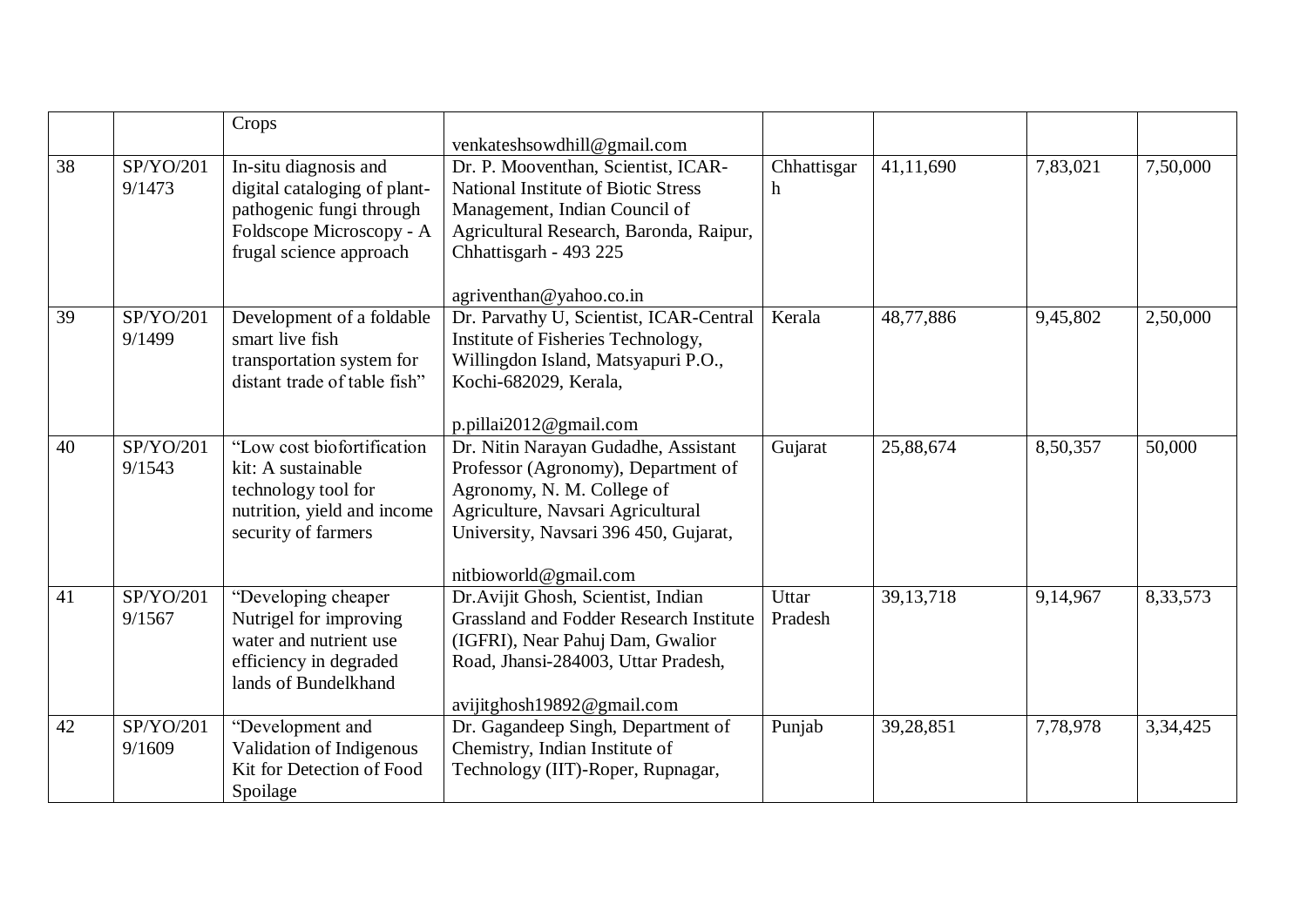|    |                     |                                                                                                                                        | Ropar-140001, Punjab                                                                                                                                                                                                          |                   |           |           |             |
|----|---------------------|----------------------------------------------------------------------------------------------------------------------------------------|-------------------------------------------------------------------------------------------------------------------------------------------------------------------------------------------------------------------------------|-------------------|-----------|-----------|-------------|
|    |                     |                                                                                                                                        |                                                                                                                                                                                                                               |                   |           |           |             |
|    |                     |                                                                                                                                        |                                                                                                                                                                                                                               |                   |           |           |             |
|    |                     |                                                                                                                                        | gagandeep.singh@iitrpr.ac.in,<br>gagan.nsr1511@gmail.com                                                                                                                                                                      |                   |           |           |             |
| 43 | SP/YO/201<br>9/838  | <b>Application of Carbon</b><br>Nano tubes For<br>Wastewater Treatment/<br>Purification                                                | Ms. Anu Sharma, Chandigarh<br>University, Ghraun, Mohali-140413,<br>Punjab<br>ketanchauhan21@gmail.com                                                                                                                        | Punjab            | 32,13,600 | 5,73,400  | 13,60,000   |
| 44 | SP/YO/201<br>9/1052 | Design and Development<br>of Coconut Harvesting<br>Robot                                                                               | Dr. Ravi Kumar Mandava, Assistant<br>Professor, Maulana Azad National<br>Institute of Technology (MANIT)-<br>Bhopal, Link Road Number 3, Near<br>Kali Mata Mandir, Bhopal462003,<br>Madhya Pradesh<br>ravikumar1013@gmail.com | Madhya<br>Pradesh | 23,16,666 | 7,86,822  | 1,01,500    |
| 45 | SP/YO/201<br>9/1262 | Process Engineering for<br>Green Polymer<br>Nanocomposite<br>(Bioplastic) from<br>Agricultural Residue for<br>Food Packing Application | Dr.Vineet Aniya, Scientist-C, CSIR-<br>Indian Institute of Chemical<br>Technology (IICT), Uppal Road,<br>Tarnaka, Hyderabad-500007, Telangana<br>vineet@csiriict.in,<br>vineetkumaraniya@gmail.com                            | Telangana         | 71,21,025 | 10,78,232 | 20, 14, 342 |
| 46 | SP/YO/201<br>9/952  | Design and Development<br>of Acoustic Based Gadget<br>for Maturity Detection in<br>Melons                                              | Er. Aradwad Pramod Pandurang,<br>Scientist, Divison of Agricultural<br>Enigineering, ICAR-Indian Agricultural<br>Research Institute (IARI), Pusa<br>Campus, New Delhi-110012                                                  | Delhi             | 55,16,205 | 6,76,368  | 31,15,597   |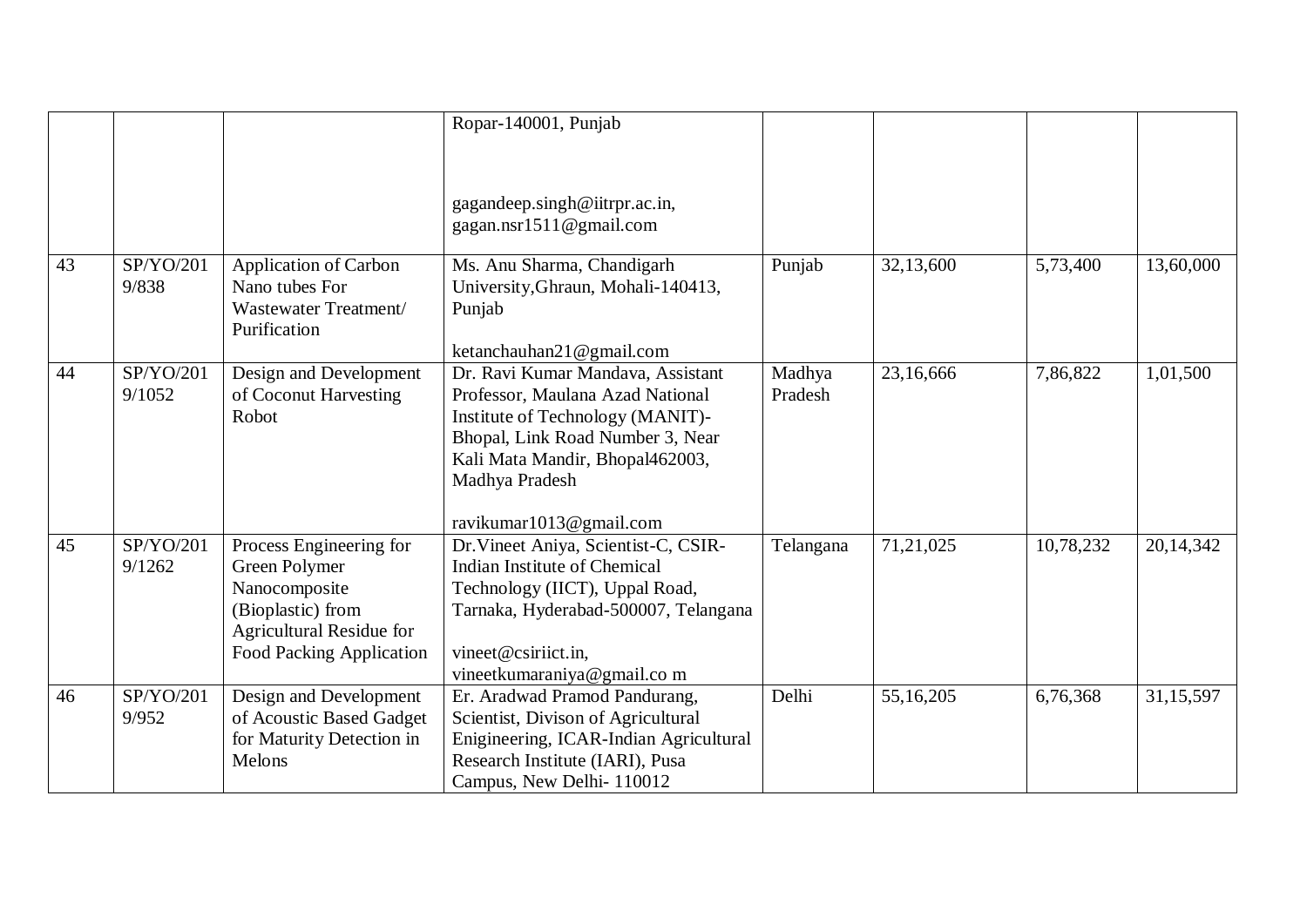|    |           |                            | aradwadpramod4@gmail.com                    |             |             |             |                |
|----|-----------|----------------------------|---------------------------------------------|-------------|-------------|-------------|----------------|
| 47 | SP/YO/201 | "Nutritional enrichment of | Dr. Natarajan Velmurugan, Scientist,        | Arunachal   | 42,73,690   | 7,35,021    | 15,00,000      |
|    | 9/1591    | agricultural wastes with   | <b>CSIR-North East Institute of Science</b> | Pradesh     |             |             |                |
|    |           | essential fatty-acid       | and Technology, Branch Laboratory-          |             |             |             |                |
|    |           | producing                  | Itanagar, G-Sector, Naharlagun 791          |             |             |             |                |
|    |           | Thraustochytrids as        | 110, Arunachal Pradesh                      |             |             |             |                |
|    |           | improved feed for          |                                             |             |             |             |                |
|    |           | aquaculture                | velmmk@gmail.com                            |             |             |             |                |
| 48 | SP/YO/201 | "Revival of Traditional    | Dr. Mona Sadasiyam, Shri AMM                | Tamil Nadu  | 48,58,920   | 14,70,640   | $\overline{0}$ |
|    | 9/1313    | practices of, use of Chay  | MurugappaChettiar Research Centre,          |             |             |             |                |
|    |           | root for Colour-fast Red   | Taramani, Chennai-600113, Tamil             |             |             |             |                |
|    |           | dye                        | Nadu                                        |             |             |             |                |
|    |           |                            |                                             |             |             |             |                |
|    |           |                            | monas@mcrc.murugappa.org                    |             |             |             |                |
| 49 | SP/YO/201 | "Prospecting and           | Dr. Pooja Joshi, Uttarakhand State          | Uttarakhand | 45,75,744   | 14, 19, 248 | 2,00,000       |
|    | 9/999     | Assessment of certain      | Council for Science and Technology          |             |             |             |                |
|    |           | indigenous recipes of      | (UCOST), VIGYAN DHAM, Jhjara,               |             |             |             |                |
|    |           | Badri Tulsi from           | Premnagar, Dehradun - 248007,               |             |             |             |                |
|    |           | Uttarakhand highlands      | Uttarakhand                                 |             |             |             |                |
|    |           |                            |                                             |             |             |             |                |
|    |           |                            | poojajo1211@gmail.com,                      |             |             |             |                |
|    |           |                            | poojaruwari@gmail.com                       |             |             |             |                |
| 50 | SP/YO/201 | "A novel bioreactor for    | Dr.Shubhalakshmi Sengupta,                  | Andhra      | 29,29,608   | 6,83,736    | 7,18,000       |
|    | 9/1283    | biodegradation of marine   | Department of Sciences and                  | Pradesh     |             |             |                |
|    |           | plastic litter in coastal  | Humanities, Vignan's Foundation for         |             |             |             |                |
|    |           | Andhra Pradesh             | Science Technology and Research             |             |             |             |                |
|    |           |                            | (VFSTR), Vadlamudi522213, Guntur,           |             |             |             |                |
|    |           |                            | Andhra Pradesh                              |             |             |             |                |
|    |           |                            |                                             |             |             |             |                |
|    |           |                            | sengupta.shubha@gmail.com                   |             |             |             |                |
| 51 | DST/SEED/ | National coordination of   | Prof. S.K. Barik, CSIR- National            | Uttar       | 3,69,67,020 | 1,25,15,540 | 2,60,000       |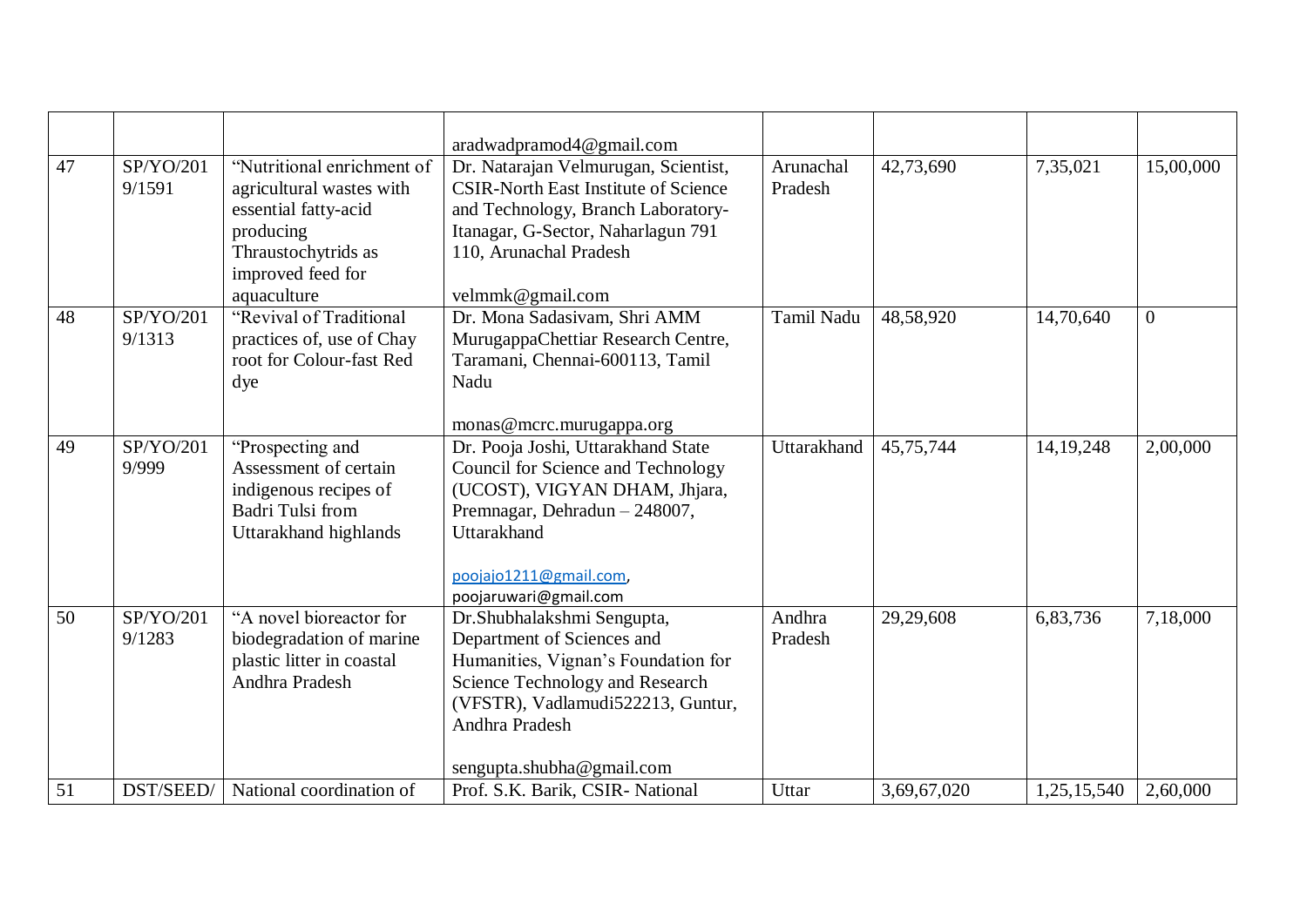|    | <b>COORDIN</b><br><b>ATION/SY</b><br>ST/2019 | scheme for Young<br>Scientists and Technology<br>(SYST)                                                                                                                                          | Botanical Research Institute (NBRI),<br>Rana Pratap Marga, Lucknow UP-<br>226001                                                                                                                                                                                              | Pradesh              |           |           |                |
|----|----------------------------------------------|--------------------------------------------------------------------------------------------------------------------------------------------------------------------------------------------------|-------------------------------------------------------------------------------------------------------------------------------------------------------------------------------------------------------------------------------------------------------------------------------|----------------------|-----------|-----------|----------------|
|    |                                              |                                                                                                                                                                                                  | director@nbri.res.in                                                                                                                                                                                                                                                          |                      |           |           |                |
| 52 | <b>SEED/TIA</b><br>SN/2019/87                | "Block chain enabled<br>Smart Organ Donation and<br>Transplant System in India                                                                                                                   | Dr. Sunil Kumar S Manvi, Professor &<br>Director, School of Computing and<br>Information Technology Department,<br>REVA University, Kattegenhalli,<br>Yelahanka, Bangalore-560064,<br>Karnataka<br>ssmanvi@reva.edu.in                                                        | Karnataka            | 55,95,392 | 13,79,816 | 14,00,000      |
| 53 | SP/YO/201<br>9/1291                          | Development of<br>Pervaporation process for<br>Separation of Lycopene<br>from Tomato Waste                                                                                                       | Dr.Shyam M Kodape, Assistant<br>Professor, Department of Chemical<br>Engineering, Visvesvaraya National<br>Institute of Technology (VNIT)-<br>Nagpur, South Ambazari Road,<br>Nagpur440010, Maharashtra<br>samkodape@gmail.com                                                | Maharashtra          | 25,38,260 | 7,40,042  | $\overline{0}$ |
| 54 | <b>SEED/TIA</b><br>SN/2019/10<br>3           | "Promotion of Enhanced<br>Sustainable Livelihood<br>opportunities through<br>Ecotourism, Wildlife and<br>cultural tourism for Tribal<br>Youth of Kargil and<br>Ladakh region of Jammu<br>&Kashmi | Dr. Khursheed Ahmad, Sr. Assistant<br>Professor-cum-Scientist, Division of<br>Wildlife Sciences, Faculty of Forestry,<br>Sher-e-Kashmir University of<br>Agricultural Sciences & Technology of<br>Kashmir (SKUAST-Kashmir),<br>Benehama, Ganderbal-191201, Jammu<br>& Kashmir | Jammu and<br>Kashmir | 67,07,275 | 18,88,952 | 9,41,000       |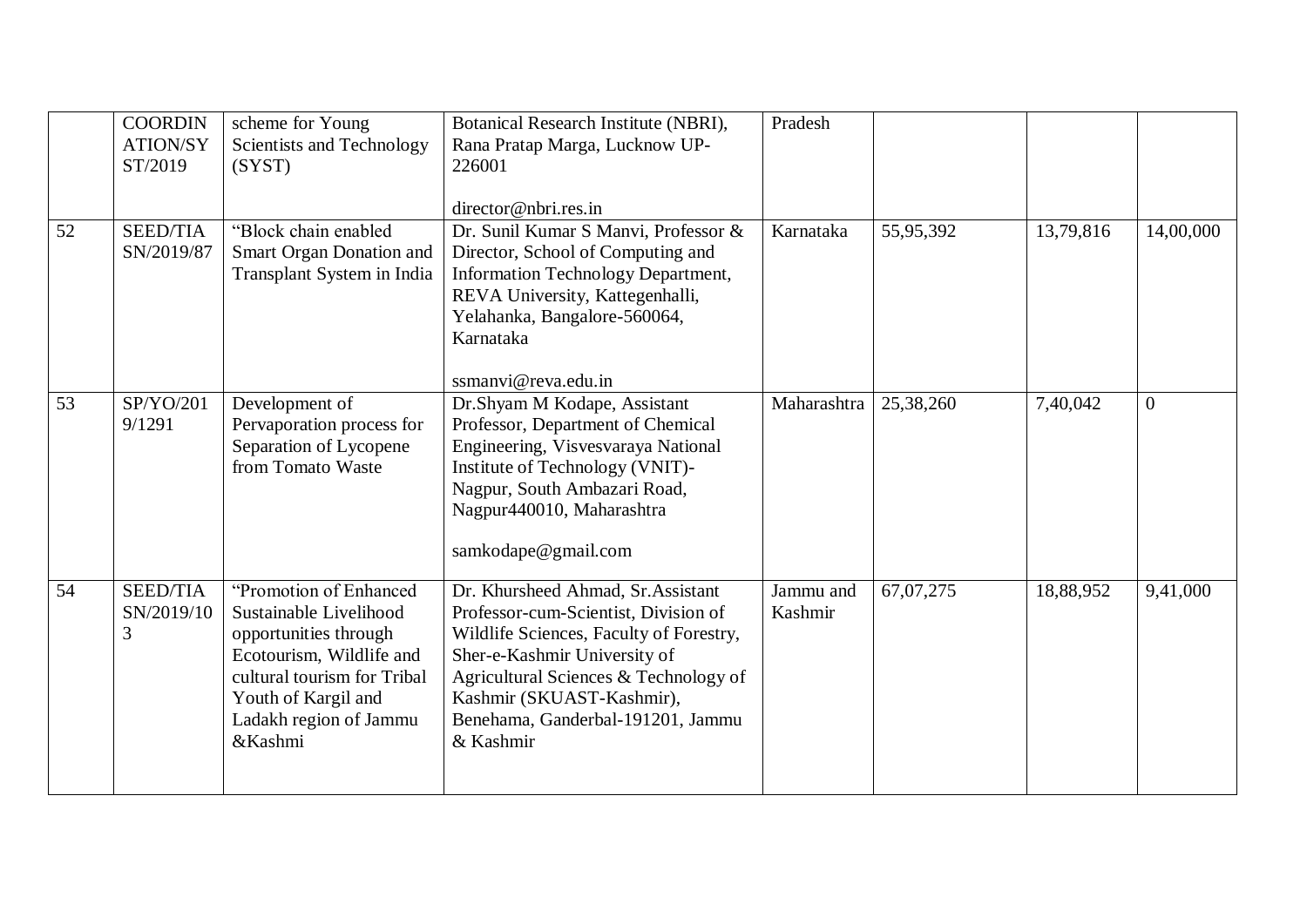|    |                                           |                                                                                                                                                                                                      | khursheed47@gmail.com                                                                                                                                                                                                                                                                                                                                                                                                                                          |           |              |             |           |
|----|-------------------------------------------|------------------------------------------------------------------------------------------------------------------------------------------------------------------------------------------------------|----------------------------------------------------------------------------------------------------------------------------------------------------------------------------------------------------------------------------------------------------------------------------------------------------------------------------------------------------------------------------------------------------------------------------------------------------------------|-----------|--------------|-------------|-----------|
| 55 | SEED/ASA<br>CODER-<br>051/2018            | Improvement in<br>productivity of harvested<br>rainwater in traditional<br>water harvesting structures<br>of arid region through<br>integration of horticulture<br>and agro forestry system          | Dr. Akath Singh, Principal Scientist<br>(Horticulture), ICAR-Central Arid Zone<br>Research Institute (CAZRI), Near ITI<br>circle, Light Industrial Area, Jodhpur<br>342 003 Rajasthan<br>akath2005@yahoo.co.in                                                                                                                                                                                                                                                 | Rajasthan | 77,15,654    | 20,94,352   | 23,83,884 |
| 56 | SEED/ASA<br>CODER-<br>076/2018            | "Characterizing Milk<br>Colostrum of Ladhaki<br>Cows and Yak for<br>identification of<br>Biomolecules with<br>Therapeutic Potentia                                                                   | Dr Manishi Mukesh, Principal Scientist,<br><b>ICAR-National</b><br><b>Bureau of Animal Genetic Resources</b><br>(NBAGR), Makrampur, GT Road Bye<br>Pass,<br>Karnal, Karnal, Haryana 132001<br>mmukesh26@gmail.com                                                                                                                                                                                                                                              | Haryana   | 3,49,42,584  | 1,17,73,528 | 56,00,000 |
| 57 | SEED/ASA<br>CODER-<br>$037 -$<br>070/2018 | Development of<br>sustainable Agriculture<br>systems involving fruit,<br>fodder crops and exotic<br>vegetables for better<br>livelihood option to<br>farming community of<br>Cold arid region-Ladakh | Dr. Anurag Saxena, Principal Scientist<br>& Head, ICAR-Central Arid Zone<br>Research Institute (CAZRI), Regional<br>Research Station, Leh-194101 Ladakh<br>anurag.saxena@icar.gov<br>.in<br>Dr. Anil Kumar, Assistant Professor<br>(Vegetable Science),<br>Division of Vegetable Science, High<br>Mountain Arid Agriculture Research<br>Institute, Sher E<br>Kashmir University of Agricultural<br>Sciences and Technology of Kashmir<br>(SKUAST-K), Shalimar, | Ladakh    | 1,04,78,548/ | 30,52,905   | 4,99,800  |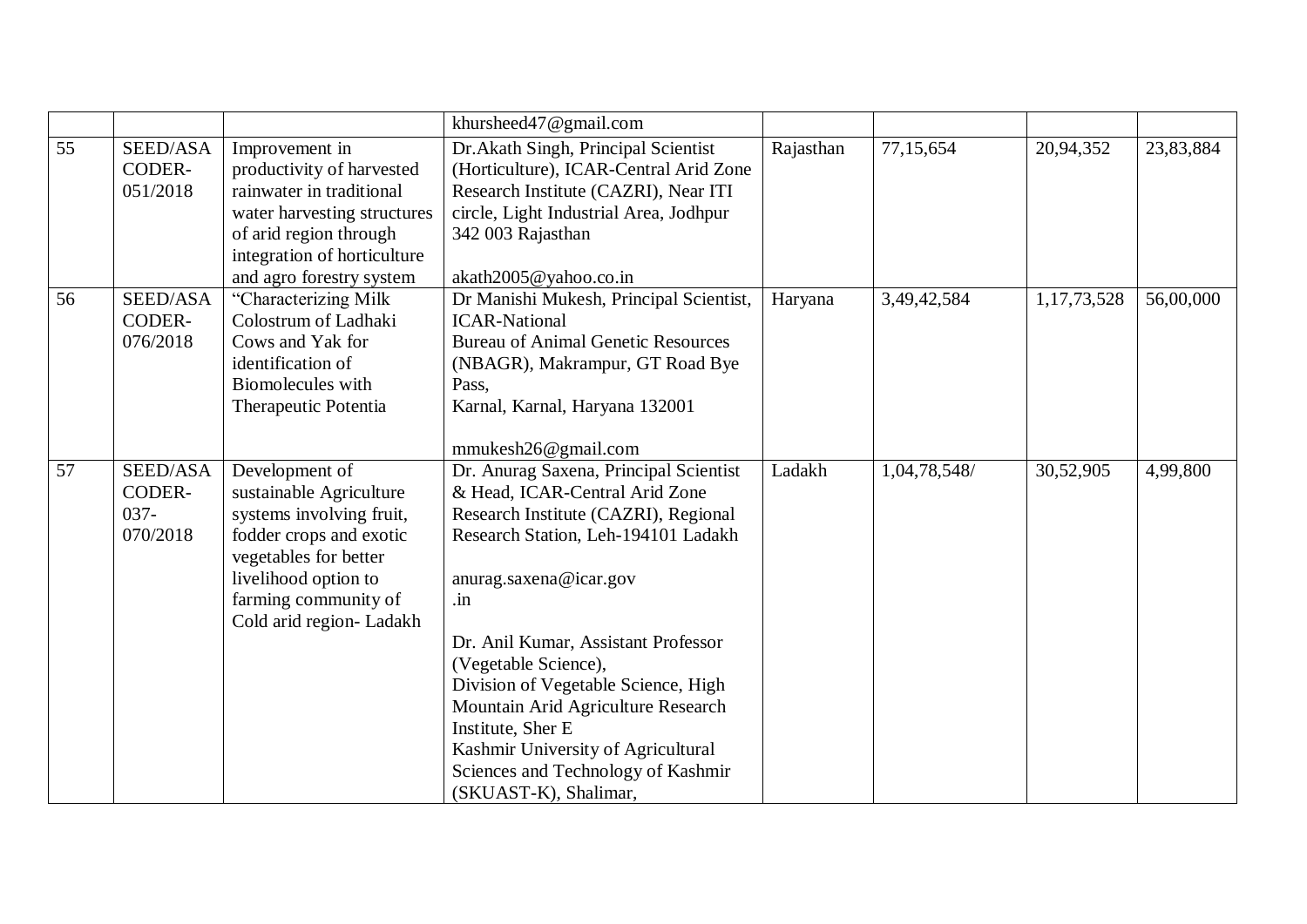|    |          |                            | Srinagar-190025                                     |          |             |           |           |
|----|----------|----------------------------|-----------------------------------------------------|----------|-------------|-----------|-----------|
|    |          |                            | akkakori@gmail.com                                  |          |             |           |           |
| 58 | SEED/ASA | "Promotion and post-       | Dr.Probir Kumar Pal, Principal                      | Himachal | 1,15,95,006 | 34,73,668 | 18,00,000 |
|    | CODER-   | harvest value addition of  | Scientist, CSIR- Institute Of Himalayan             | Pradesh  |             |           |           |
|    | $135 -$  | four                       | Bioresource Technology (CSIR-IHBT),                 |          |             |           |           |
|    | 061/2018 | important herbs for        | Palampur, Himachal Pradesh-176061,                  |          |             |           |           |
|    |          | improvement of livelihood  | palpk@ihbt.res.in                                   |          |             |           |           |
|    |          | security in cold desert    | pkpal_agat@yahoo.in                                 |          |             |           |           |
|    |          | areas of Himachal Pradesh  |                                                     |          |             |           |           |
|    |          |                            | Dr.MeenuSood,                                       |          |             |           |           |
|    |          |                            | Professor, Dr. Y.S. Parmar University               |          |             |           |           |
|    |          |                            | of Horticulture and Forestry                        |          |             |           |           |
|    |          |                            | (YSPUHF), Department of                             |          |             |           |           |
|    |          |                            | Forest Products, College of Forestry,               |          |             |           |           |
|    |          |                            | Nauni, Solan-173230, Nauni, Himachal                |          |             |           |           |
|    |          |                            | Pradesh                                             |          |             |           |           |
|    |          |                            | meenusood09@gmail.com                               |          |             |           |           |
|    |          |                            | Dr. Adinpunya Mitra, Professor, Indian              |          |             |           |           |
|    |          |                            | Institute of Technology (IIT) Kharagpur             |          |             |           |           |
|    |          |                            | (IIT KGP),                                          |          |             |           |           |
|    |          |                            | Agricultural and Food Engineering                   |          |             |           |           |
|    |          |                            | Department, P.O. Kharagpur, West<br>Bengal -721 302 |          |             |           |           |
|    |          |                            | adinpunya@gmail.comm,                               |          |             |           |           |
|    |          |                            |                                                     |          |             |           |           |
|    |          |                            | adin@iitkgp.ac.in                                   |          |             |           |           |
|    |          |                            |                                                     |          |             |           |           |
| 59 | SEED/ASA | Improving the quality and  | Dr. Arvind Kumar, CSIR-Central Salt                 | Gujarat  | 1,22,44,270 | 30,88,054 | 25,00,000 |
|    | CODER-   | yield of salt produced     | & Marine Chemicals                                  |          |             |           |           |
|    | $027 -$  | by the marginal agarias of | Research Institute (CSMCRI),                        |          |             |           |           |
|    | 055/2018 | Kutch, Gujarat (Halwad     | G.B.Marg, Bhavnagar-364002, Gujarat                 |          |             |           |           |